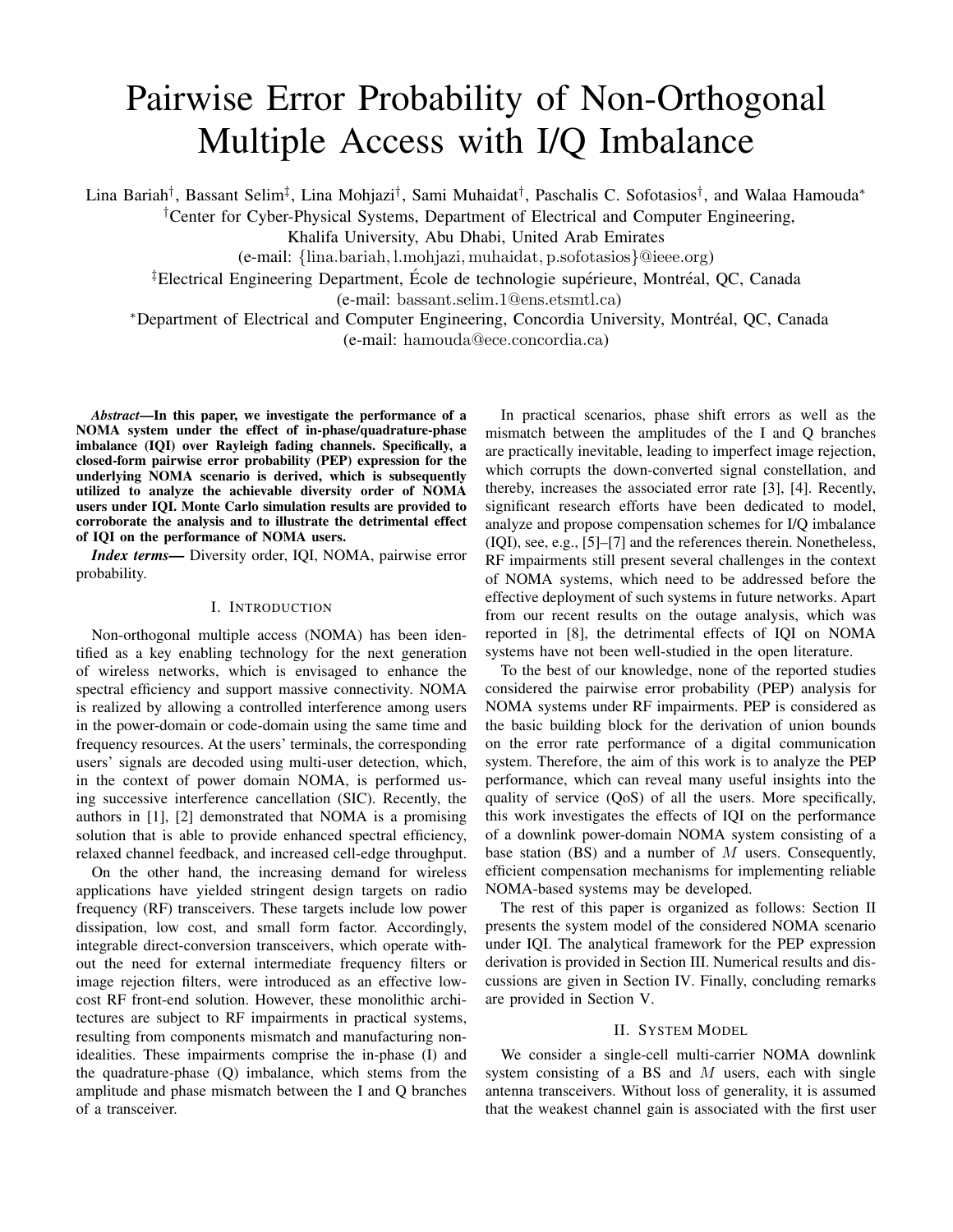while the strongest is associated with the  $M$ th user such that,  $|h_1|^2 \leq |h_2|^2 \leq ... \leq |h_M|^2$ , where  $h_l$  denotes the fading coefficient between the lth user and the BS.

Assuming that the IQI is perfectly compensated at the BS, the baseband equivalent transmitted signal at the kth subcarrier can be expressed as [9]

$$
x(k) = \sum_{i=1}^{M} \sqrt{\alpha_i P} s_i(k)
$$
 (1)

where P and  $s_i(k)$  are the transmit power of the BS and information symbol of the ith sorted user, respectively. Moreover,  $\alpha_i$  represents the power allocation coefficient of the *i*th ordered user, where  $\sum_{i=1}^{M} a_i = 1$  and  $a_1 > a_2 > ... > a_M$ .

After some necessary processing stages at the receiver RF front-end, which involve filtering, amplification, analog I/Q demodulation (down-conversion) to baseband, sampling and assuming IQI at the receivers' sides only, the baseband equivalent received signal at the lth sorted user is given by [8]

$$
r_{l_{\text{IQI}}}(k) = \mu_{r_l} h_l(k) \sum_{i=1}^{M} \sqrt{\alpha_i P s_i(k)} + \nu_{r_l} h_l^* (-k) \sum_{i=1}^{M} \sqrt{\alpha_i P s_i^* (-k)} + \mu_{r_l} n_l(k) + \nu_{r_l} n_l^* (-k).
$$
 (2)

where  $(\cdot)^*$  denotes complex conjugation and the subscript l is the *l*th sorted user. Furthermore,  $h$  and  $n$  denote the channel coefficient and the circularly symmetric complex additive white Gaussian noise (AWGN) signal, respectively. Moreover, the IQI parameters  $\mu_r$  and  $\nu_r$  are given by

$$
\mu_r = \frac{1}{2} \left( 1 + \epsilon_r \exp\left( -j\phi_r \right) \right) \tag{3}
$$

and

$$
\nu_r = \frac{1}{2} \left( 1 - \epsilon_r \exp\left( j \phi_r \right) \right) \tag{4}
$$

where  $j = \sqrt{-1}$ , whereas  $\epsilon_r$  and  $\phi_r$  denote the receiver amplitude and phase mismatch levels, respectively. It is worth mentioning that for ideal RF front-ends,  $\phi_r = 0^{\circ}$  and  $\epsilon_r = 1$ , and accordingly,  $\mu_r = 1$  and  $\nu_r = 0$ . Also, the image rejection ratio (IRR) is given by

$$
IRR_r = \frac{|\mu_r|^2}{|\nu_r|^2}
$$
 (5)

where  $|\cdot|$  denotes the absolute value operation. The *l*th user performs SIC to cancel the interference associated with all users i, where  $i < l$ . Meanwhile, the signals intended for all other users  $i > l$  are treated as noise. Therefore, assuming perfect channel state information (CSI) at the receiver and perfect cancellation, one obtains (6), at the top of the next page.

## III. PAIRWISE ERROR PROBABILITY ANALYSIS

PEP is the basic building block in the derivation of union bounds on the error rate performance of digital communication systems. It gives valuable insights into the system performance, particularly, when exact bit error rate (BER) expressions are intractable. Let  $s_l(k)$  and  $\bar{s}_l(k)$  denote the transmitted and the erroneously decoded symbols of the lth user, respectively. The PEP represents the probability of choosing  $\bar{s}_l(k)$  when indeed  $s_l(k)$  was transmitted. Consequently, under the assumption of perfect CSI, the conditional PEP is given by [10]

$$
\begin{aligned} \Pr\left(s_l(k), \bar{s}_l(k)\right) &= \Pr\Bigg(\left|r_{l_{\text{IQI}}}\left(k\right) - \sqrt{\alpha_l P} h_l\left(k\right) \bar{s}_l(k)\right|^2 \\ &\leq \left|r_{l_{\text{IQI}}}\left(k\right) - \sqrt{\alpha_l P} h_l\left(k\right) s_l(k)\right|^2\Bigg) \end{aligned} \tag{7}
$$

where  $s_l(k) \neq \bar{s}_l(k)$ . Substituting (6) into (7) and after some mathematical simplifications, the conditional PEP can be evaluated as in (8), shown on the top of the next page, where  $\lambda_l = \Lambda_l - (\mu_{r_l} - 1)s_l(k)$ ,  $\Lambda_l = \mu_{r_l}s_l(k) - s_l(-k)$ ,

$$
\beta = \sqrt{\alpha_l P} \nu_{r_l}^* \sum_{i=1}^M \sqrt{\alpha_i P} s_i(-k) \left[ \Lambda_l - s_l(k) \left( \mu_{r_l} - 1 \right) \right] \tag{9}
$$

and  $\zeta$  is given at the top of the next page. It should be pointed out here that the decision variable  $N$  in (8) follows the normal distribution with zero mean and variance

$$
\sigma_N^2 = 2\alpha_l P |\lambda_l|^2 |h_l(k)|^2 \sigma_n^2 \left( |\mu_{r_l}|^2 + |\nu_{r_l}|^2 \right), \qquad (11)
$$

where  $\sigma_n^2$  is the variance of the AWGN. Therefore, based on the cumulative distribution function (CDF) of a Gaussian random variable, the conditional PEP is given by

$$
\Pr\left(s_l(k), \bar{s}_l(k) \mid (h_l(k), h_l(-k))\right) =
$$
\n
$$
Q\left(\frac{\zeta |h_l(k)|^2 + 2\text{Re}\left\{\beta h_l(k)h_l(-k)\right\}}{\sqrt{2\alpha_l P\left(|\mu_{r_l}|^2 + |\nu_{r_l}|^2\right)} |\lambda_l| |h_l(k)| \sigma_n}\right)
$$
\n(12)

where for practical  $\epsilon_r$  values, i.e.,  $\epsilon_r \leq 1.3$ , the conditional PEP can be accurately approximated as [11]

$$
\Pr\left(s_l(k), \bar{s}_l(k) \mid (|h_l(k)|)\right) =
$$
\n
$$
Q\left(\frac{\zeta |h_l(k)|}{\sqrt{2\alpha_l P\left(|\mu_{r_l}|^2 + |\nu_{r_l}|^2\right)} |\lambda_l| \sigma_n}\right).
$$
\n(13)

In the sequel, the index  $k$  will be dropped to simplify the ensuing presentation. To obtain the unconditional PEP, the expression in (13) is averaged over the probability density function (PDF) of  $Z_l = |h_l|$ . Recalling that users are ordered based on their channel gains, order statistics should be em-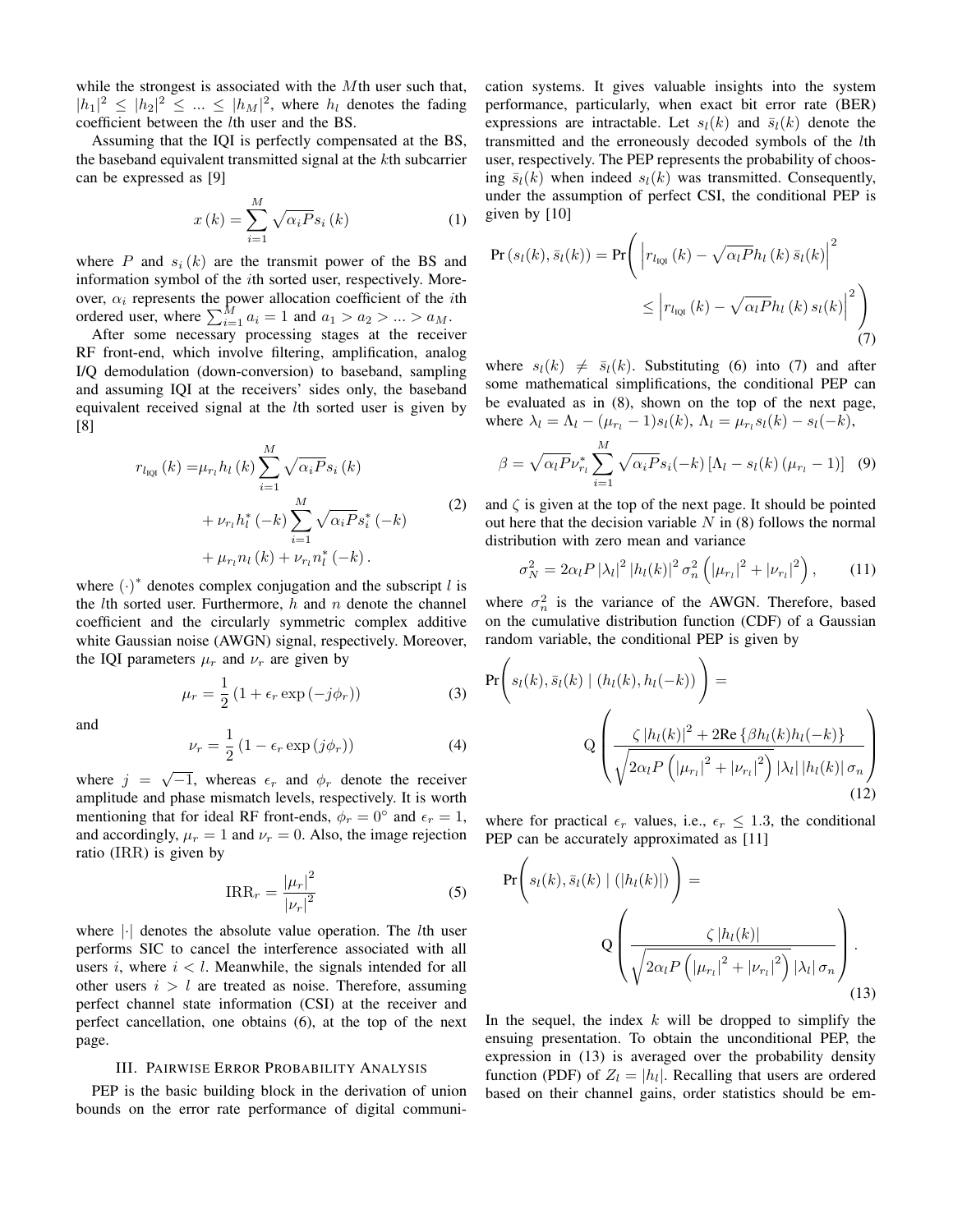$$
r_{l_{\text{IQI}}}(k) = (\mu_{r_l} - 1) h_l(k) \sum_{i=1}^{l-1} \sqrt{\alpha_i P} s_i(k) + \mu_{r_l} h_l(k) \sum_{i=l}^{M} \sqrt{\alpha_i P} s_i(k) + \nu_{r_l} h_l^* (-k) \sum_{i=1}^{M} \sqrt{\alpha_i P} s_i^* (-k) + \mu_{r_l} n_l (k) + \nu_{r_l} n_l^* (-k).
$$
\n(6)

$$
\Pr(s_l(k), \bar{s}_l(k) \mid (h_l(k), h_l(-k))) = \Pr\left(\underbrace{2\text{Re}\left\{\sqrt{a_l} \bar{P} h_h \mu_{r_l}^* \lambda_l n_l(k)^* + \sqrt{a_l} \bar{P} h_h \nu_{r_l}^* \lambda_l n_l(-k)^* \right\}}_{N} \leq -\left[\zeta |h_l(k)|^2 + 2\text{Re}\left\{\beta h_l(k) h_l(-k)\right\}\right]\right)_{(8)}
$$

$$
\zeta = 2\text{Re}\left\{\sqrt{\alpha_l P \lambda_l^*} \left[\mu_{r_l} \sum_{i=l+1}^M \sqrt{\alpha_i P s_i(k)} + (\mu_{r_l} - 1) \sum_{i=1}^{l-1} s_i(k)\right] + \alpha_l P\left(|\Lambda_l|^2 - |\mu_{r_l} - 1|^2 |s_l(k)|^2\right)\right\}
$$
(10)

ployed to evaluate the PDF of  $Z_l$ . Hence, the ordered PDF of the lth user can be evaluated as the following [12]

$$
f_l(Z_l) = A_l f(Z_l) [F(Z_l)]^{l-1} [1 - F(Z_l)]^{M-l}
$$
 (14)

where

$$
A_l = \frac{M!}{(l-1)!(M-l)!} \tag{15}
$$

Given that the channel gains follow the Rayleigh distribution with the following PDF and CDF

$$
f(Z) = \frac{x}{\sigma^2} \exp\left(-\frac{x^2}{2\sigma^2}\right) \tag{16}
$$

and

$$
F(Z) = 1 - \exp\left(-\frac{x^2}{2\sigma^2}\right) \tag{17}
$$

respectively, the ordered PDF of  $Z_l$  can be written as

$$
f_l(Z_l) = \frac{A_l}{\sigma^2} Z_l \sum_{u=0}^{l-1} {l-1 \choose u} (-1)^u
$$
  
exp $\left(-\frac{(M-l+1+u)Z_l^2}{2\sigma^2}\right)$ . (18)

Hence, using (14), the unconditional PEP is evaluated as in (19), which is given at the top of the next page. Using the representation of the Gaussian-Q function Q (x) = 0.5 erfc  $\left(\frac{x}{\sqrt{2}}\right)$ and [13, Eq. 2.8.5.9], the unconditional PEP can be expressed as (20), given at the top of the next page.

## IV. NUMERICAL AND SIMULATION RESULTS

In this section, we present analytical and Monte Carlo simulation results for the considered NOMA system. Particularly, we investigate the effect of IQI on the performance of multicarrier NOMA downlink system with  $M$  users. Without loss of generality, we consider a scenario with three NOMA users with power coefficients  $\alpha_1 = 0.7$ ,  $\alpha_2 = 0.2$  and  $\alpha_3 = 0.1$ . The total transmission power is normalized to unity,  $P = 1$ , which implies that the transmitted signal is normalized by  $|\mu_r|^2 + |\nu_r|^2$ ). Furthermore, in our results, we refer to  $\bar{\gamma} =$  $\hat{P}/\sigma_n^2$  as the transmit average system signal to noise (SNR) ratio. The transmitted symbols are selected randomly from binary phase shift keying (BPSK) constellation. Considering a practical scenario, the receiver amplitude and phase mismatch levels are selected as  $\epsilon_r = 1.2$  and  $\phi_r = 2^\circ$ , respectively.

Fig. 1 compares the analytical and simulated PEP of the impaired users, where  $\epsilon_r = 1.2$  and  $\phi_r = 2^\circ$ , versus the SNR with the ideal scenario, i.e.,  $\epsilon_r = 1$  and  $\phi_r = 0^\circ$ . It can be observed from Fig. 1 that there is a perfect match between the analytical and Monte-Carlo simulation results, confirming that, for practical  $\epsilon_r$  values, the adopted approximation in (13) is accurate. Moreover, it is shown that for the selected IQI parameters and the considered SNR range, the diversity order achieved by NOMA users is preserved under IQI scenario, where it is noticed that the slope of the PEP of all IQI impaired users matches the ideal scenario.

Fig. 2 depicts the achievable diversity order of NOMA users under practical IQI values. Considering practical SNR values and IQI levels, i.e.,  $\epsilon_r < 1.3$ , it is clear that the achievable diversity order converges to  $l$  for the ideal and non-ideal scenarios, which implies that, for practical  $\epsilon_r$  and  $\phi_r$  values, the IQI has no effect on the diversity order of NOMA users. It is worth noting that the adopted approximation in (13) is valid for the entire practical IQI range. Additionally, we stress that, at high SNR values, the exact PEP experiences an error floor when  $\epsilon_r > 1.3$ , yielding a diversity order equals to zero for all NOMA users.

#### V. CONCLUSIONS

In this paper we investigated the effect of IQI on the error performance of NOMA users under imperfect SIC conditions. In particular, we derived an accurate PEP expression, which